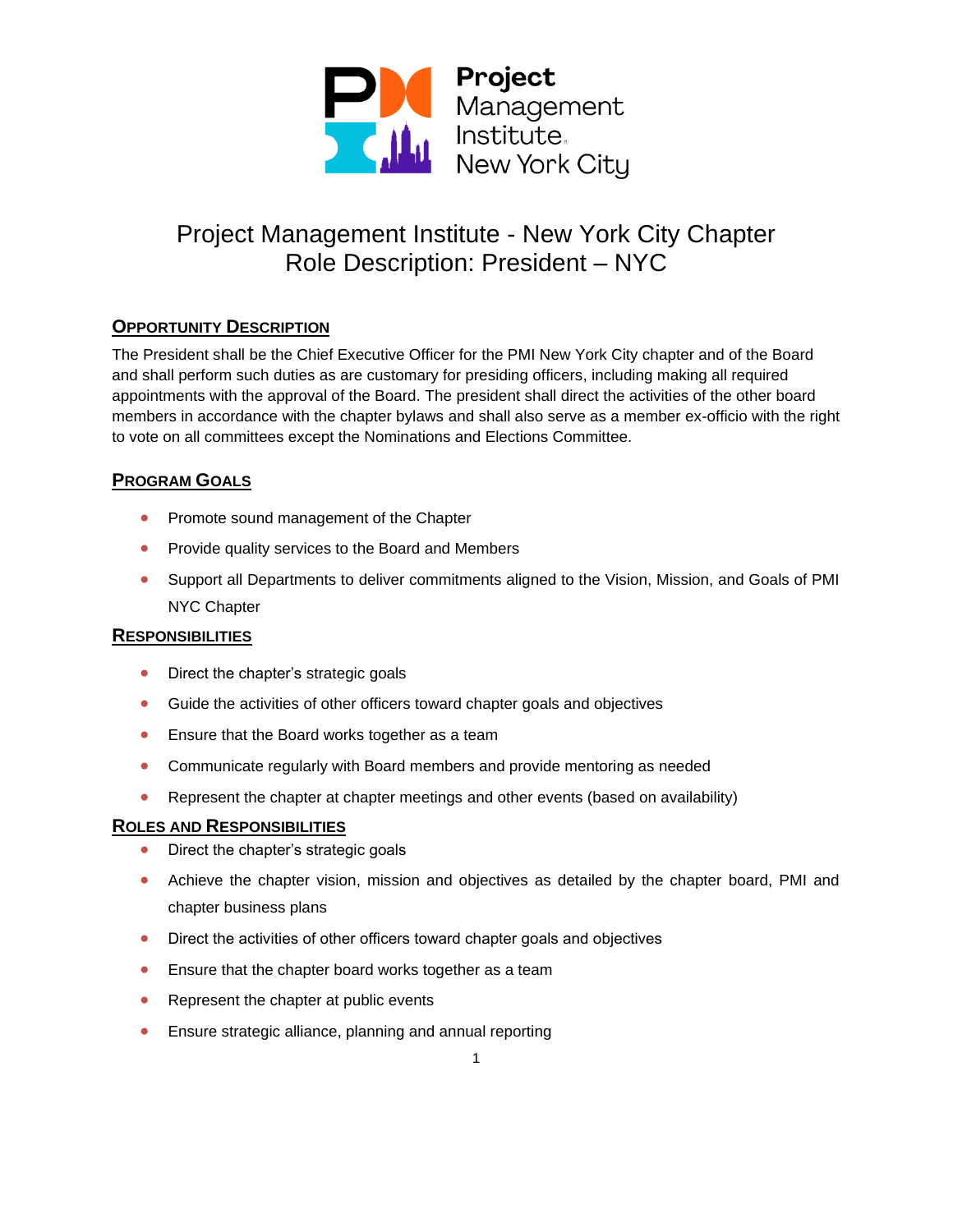

- Be ultimately accountable for all board operations and chapter activities
- Act as a liaison between the chapter and PMI
- Ensure that the charter renewal is updated and that the chapter is complying as specified by PMI
- Preside over the board of directors' meetings and the annual general membership meeting
- Ensure that all chapter business is being done legally and ethically
- Assume responsibility for the overall functioning of the chapter
- Legally represent the organization (this role can be co-dependent with the VP/Director of Finance)
- Ensure statutory and regulatory compliance in consultation with the VP/Director of Finance
- With the board, ensure prudent disbursement of chapter funds
- Drive implementation of PMI policies and guidelines and ensure that they are reflected in chapter processes
- Manage periodic policy audits
- Promote leadership development opportunities for board development
- Develop and implement a succession and transition plan
- Lead annual chapter business planning meeting
- Appointing a Board member to preside at Chapter and/or Board meetings when both the President and President Elect are absent
- Reviewing and recommending all Chapter appointments such as replacement of Board members, the Nominating Committee, and any other special committees in accordance with Chapter bylaws
- Legally represent the organization (a dual responsibility President & VP of Finance)
- Ensuring chapter coverage and payment to PMI each year
- Ensuring Board members understand and abide by provisions of Chapter policies and PMI policies and guidelines
- Create fruitful partnerships to fulfill members support and needs thru the Project Economy.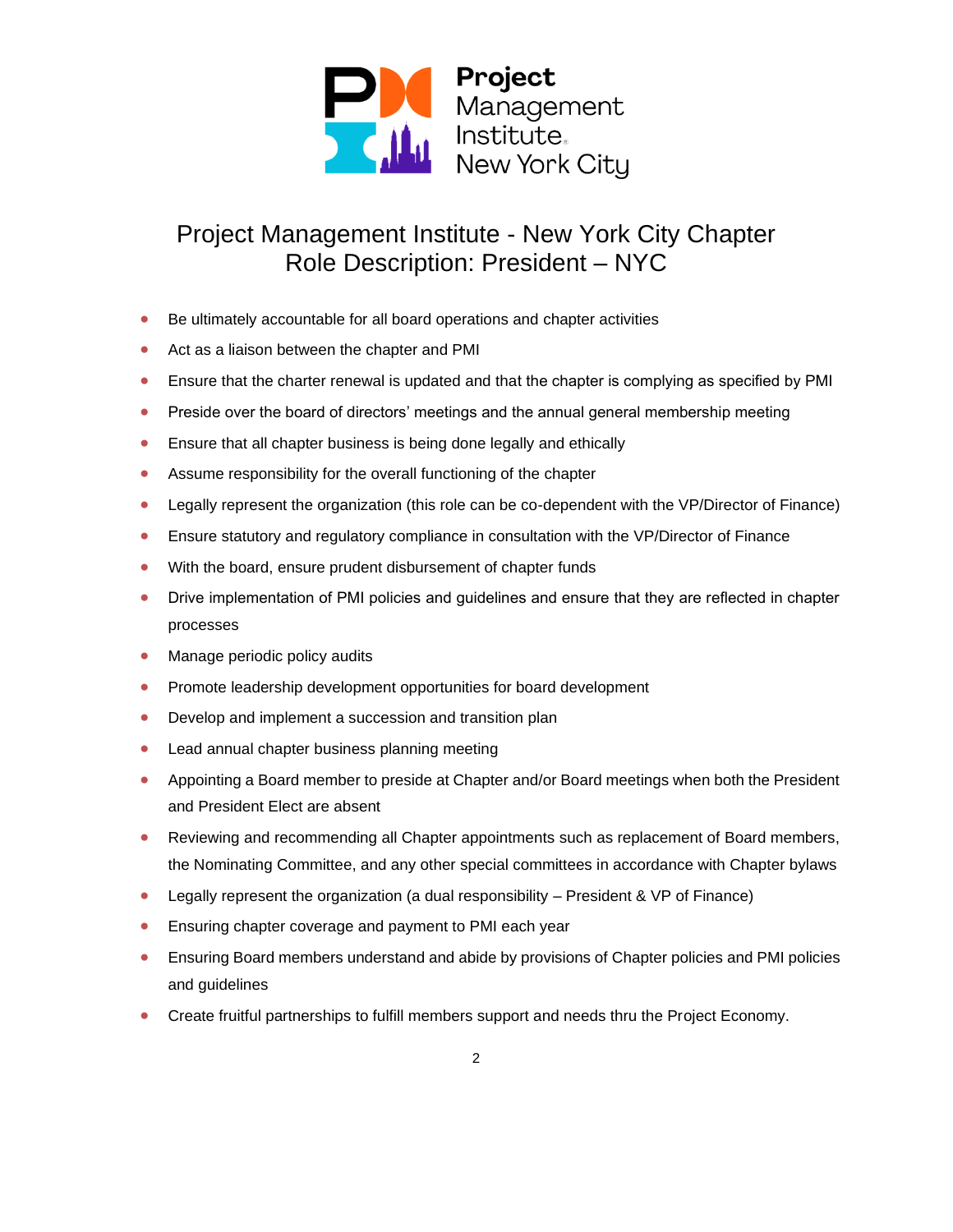

# **STRATEGIC AND BUSINESS MANAGEMENT SKILLS:**

• Management Skills

*.*

- Organization Management
- PMI Knowledge and Experience
- Volunteer Recognition and Appreciation

## **LEADERSHIP SKILLS**

- Project, Program and People Management Skills
- Able to delegate effectively
- Coaching and Mentoring
- Conflict Resolution skills
- Skilled in Strategic Planning and Process Execution
- Team building Skills
- Excellent Communication Skills

## **COMMITMENT REQUIRED**

- Minimum 30/50 hours per month
- Average Years of Project Management Experience: 18
- Average Years of PMI Volunteer Experience: 7.5

## **REQUIRED CREDENTIALS**

- PMP certification required
- VP Roles for 2 years in PMI NYC or other Chapter